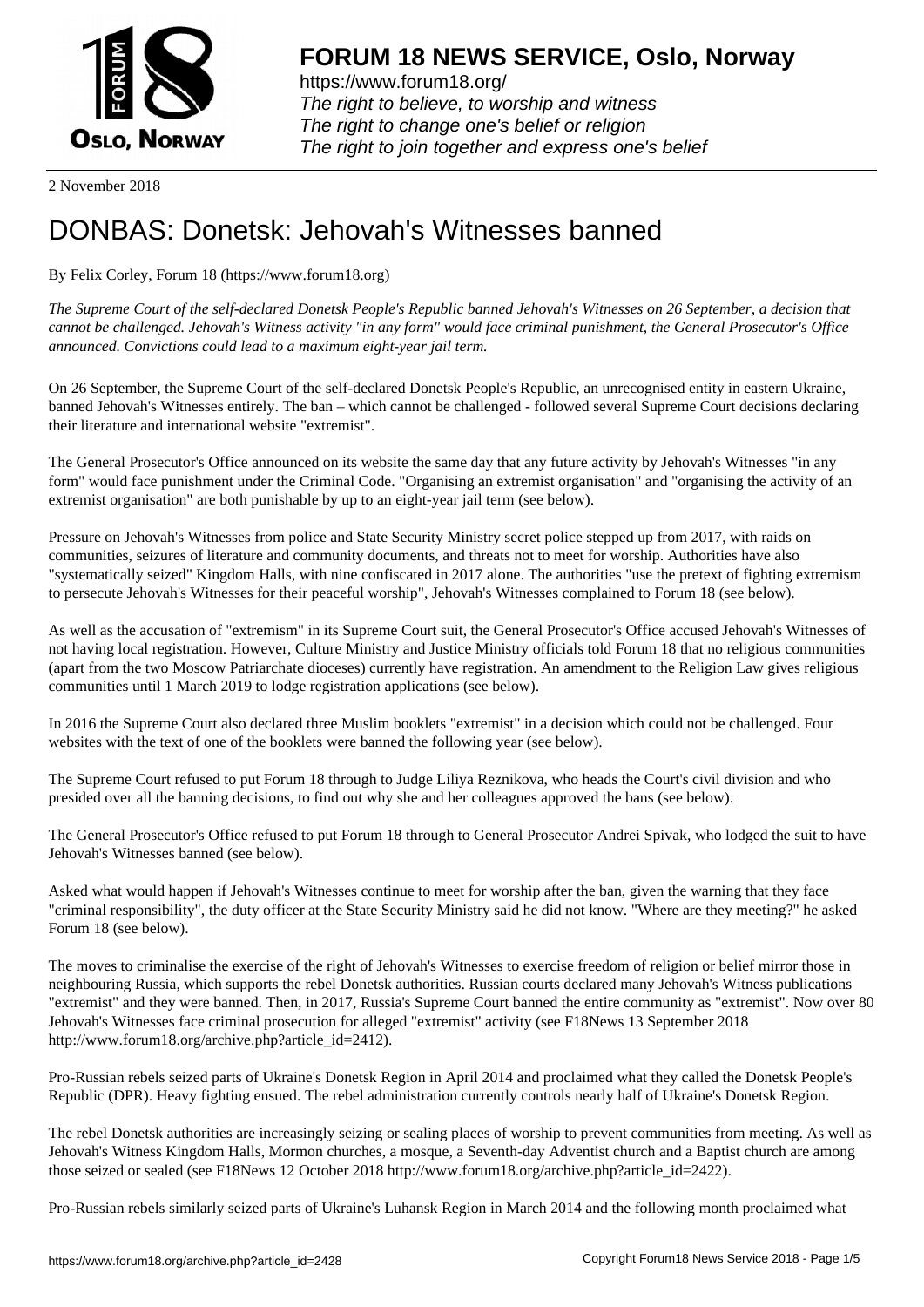Ukraine's Luhansk Region. The rebel-held area adjoins the rebel-held area of Donetsk Region.

No Baptist, Seventh-day Adventist or Pentecostal communities gained the compulsory re-registration the self-declared Luhansk People's Republic demanded by 15 October. Adventists received registration denial "with great pain" and reluctantly halted all their activities, trying to avoid church property seizure (see F18News 23 October 2018 http://www.forum18.org/archive.php?article\_id=2425).

Jehovah's Witness ban

On 26 September a panel of three judges under presiding Judge Liliya Reznikova at the rebels' Supreme Court in Donetsk banned all Jehovah's Witness activity "in connection with the carrying out of extremist activity", according to the decision seen by Forum 18. The suit had been brought by the then acting General Prosecutor Andrei Spivak (now the General Prosecutor).

However, the first of the prosecutors' complaints was that groups of Jehovah's Witnesses were allegedly meeting without making themselves known to the authorities and being put on a register.

The prosecutors then complained that community members were distributing literature "inciting religious discord and propagandising the exclusivity, superiority and inadequacy of individuals based on their religious affiliation".

Prosecutors then alleged that Jehovah's Witnesses' rejection of blood transfusions, "even in life-threatening situations", testifies to "this religious community's carrying out of extremist activity, creating a real threat of causing harm to the health of individuals, personality, public order, society and the state".

The Court decision claims that, in their rejection of blood transfusions, Jehovah's Witnesses cite Old Testament passages "which have no relation at all to the given restriction". The Court decision gives no source for this interpretation of Biblical passages, or why it might be relevant to the case.

The Culture Ministry wrote to confirm that Jehovah's Witnesses had not lodged registration applications between 2014 (when the rebels established control of the area) and late April 2018. The Culture Ministry appears not to have indicated that at that period the rebel Donetsk authorities had not granted registration to any religious communities.

The Court decision cites the earlier bans on Jehovah's Witness publications, as well as the main international Jehovah's Witness website (see below).

The rebels' State Security Ministry (SSM), in a 16 July letter, noted that the Jehovah's Witness headquarters near Lviv in Ukraine does not have its own printing press and therefore imports all its publications "with subsequent transport to the Donetsk People's Republic". The SSM claimed that local Jehovah's Witnesses share these publications not only among their adherents but among people more widely "in an open, persistent way".

The Court decision notes that the ban comes into force immediately and cannot be challenged. The Jehovah's Witness organisation is No. 51 on the list of banned social, religious or other organisations on the rebel authorities' official website. It notes that the ban on organisations also extends to their "structural sub-divisions".

Forum 18 was unable to find out why General Prosecutor Spivak chose to bring the banning suit to court. The General Prosecutor's Office in Donetsk refused to put Forum 18 through to him. "We don't give out phone numbers," the duty prosecutor told Forum 18 on 1 November. "Come to his office during the reception hours."

Jehovah's Witnesses told Forum 18 after the decision that it was not a surprise, given the earlier raids on their communities, bans on literature and their website, and hostility from local officials.

"Neither the general prosecutor, who initiated the claim against our legal entity, nor the Court consulted with any of the Jehovah's Witnesses during the proceedings," Jehovah's Witnesses added. "The banning is the latest development in an escalating pattern of religious oppression against Jehovah's Witnesses in the region."

"Criminal responsibility" if Jehovah's Witnesses exercise freedom of religion

On 26 September – the same day the Supreme Court banned Jehovah's Witnesses – an announcement on the General Prosecutor's Office website highlighted the ban. "In future, the carrying out of activity by adherents of the given religious association in any form will attract criminal responsibility," it added.

The announcement did not say which Criminal Code Article Jehovah's Witnesses exercising their right to freedom of religion or belief would be punished under.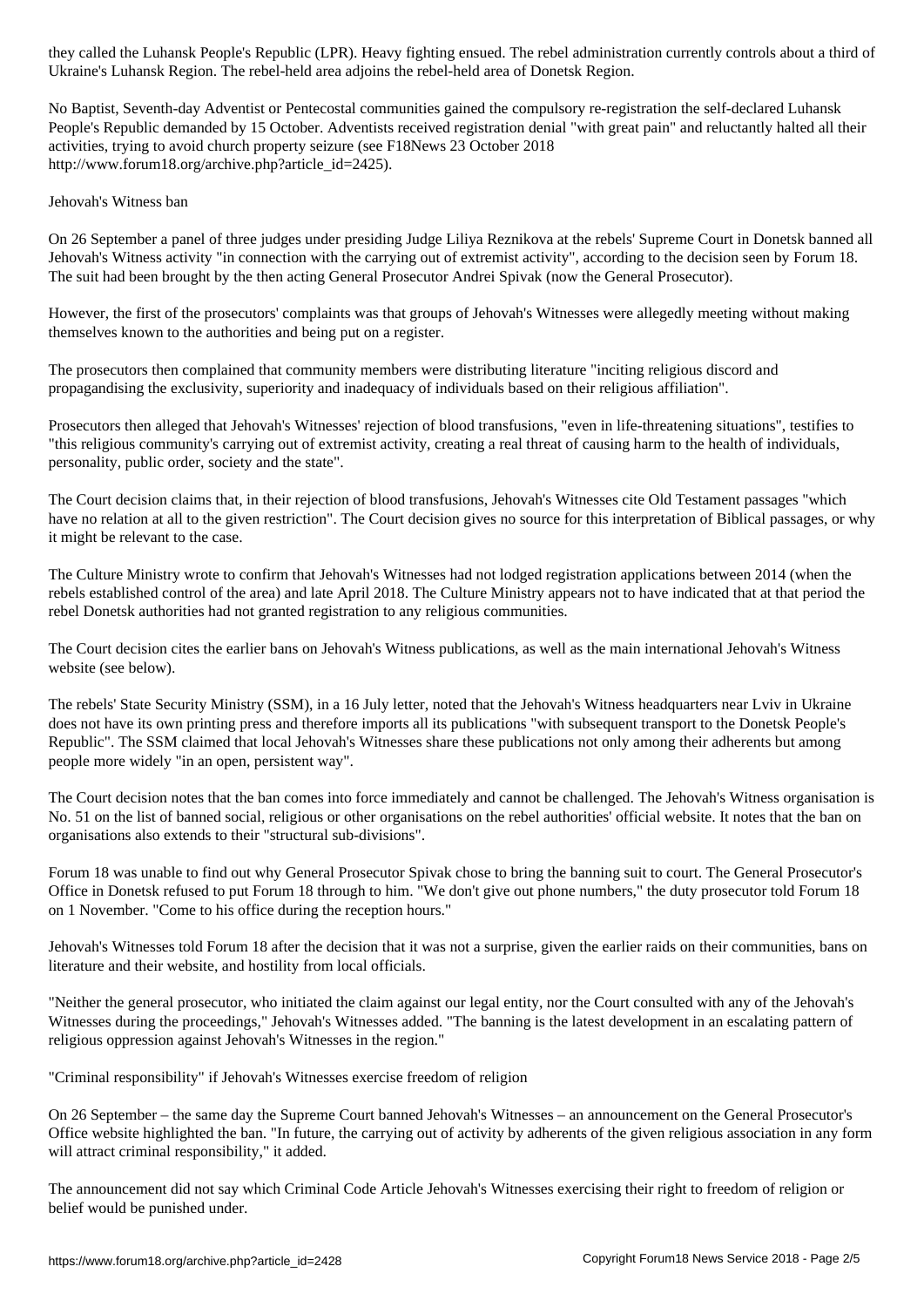The duty prosecutor's Office refused to explain to  $\Gamma$  what punishments  $\Gamma$  what punishments  $\Gamma$ expect and why.

Article 329 of the Criminal Code punishes "organising an extremist organisation" with fines, compulsory labour or imprisonment of up to eight years. "Participating in an extremist organisation" carries a maximum punishment of four years' imprisonment. Recruiting others to join such an organisation carries a maximum punishment of six years' imprisonment.

Criminal Code Article 330 punishes "organising the activity of an extremist organisation", including religious organisations, which have been banned by a court. Organising such activity carries a maximum eight-year prison term, participation in such activity carries a maximum four-year prison term and recruiting others carries a maximum six-year prison term.

Jehovah's Witness website, literature bans

On 22 August, the Supreme Court declared the Jehovah's Witnesses' main international website jw.org "extremist" and banned it, according to court information. The same decision banned two other of their religious publications, bringing to 13 the number banned as "extremist".

The Supreme Court refused to give Forum 18 the 22 August written decision.

In four separate decisions from July 2017 to March 2018, the Supreme Court declared 11 Jehovah's Witness publications "extremist". The 15 March 2018 decision banned four past issues of the Witnesses' religious magazine, "The Watchtower".

The Justice Ministry's online list of banned "extremist literature", as of 2 November, includes 12 Jehovah's Witness items: the jw.org website, five magazines, three books and three booklets. The list does not include the two other Jehovah's Witness publications the Supreme Court banned on 22 August alongside the website.

## Muslim booklets banned

On 20 July 2016, the Supreme Court under presiding Judge Reznikova banned three Muslim booklets published by the Donbas Muftiate, according to the decision seen by Forum 18. Like all the other Supreme Court banning decisions, it too could not be challenged.

The acting General Prosecutor brought the suit, insisting that the booklets – "Islam – the Religion of All the Prophets", "Prophets" and "Jesus, Peace Be Upon Him, in Islam" – were "extremist". The decision ordered that any undistributed copies of the booklets should be confiscated. It did not say whether or not they would be destroyed.

The Justice Ministry's online list of banned "extremist literature", as of 2 November 2018, includes the three Muslim booklets.

On 3 February 2017, Judge Reznikova and two other Judges at the Supreme Court banned four websites where "Jesus, Peace Be Upon Him, in Islam" had been posted, according to the decision seen by Forum 18.

When State Security Ministry officers raided and closed down Al-Amal Mosque in Donetsk's Kalinin District in June 2018, they seized religious literature which they claimed was "extremist". Among the books officers seized, the Ministry identified two: "Fortress of a Muslim", a collection of Muslim prayers which, as it noted, is banned in Russia; and "The Last Journey", a book published by the Ukrainian Muslim organisation Al-Raid and which has also been declared "extremist" in Russia. Neither has been declared "extremist" by Donetsk's Supreme Court (see F18News 12 October 2018 http://www.forum18.org/archive.php?article\_id=2422).

## Earlier raids, literature warnings

From March 2017, police and State Security Ministry officers repeatedly raided Jehovah's Witness communities, seizing religious literature and community documents and threatening communities to stop meeting. "The inspections were justified as necessary for combating extremism," Jehovah's Witnesses told Forum 18.

In August 2017, prosecutors began issuing written warnings to Jehovah's Witnesses, Jehovah's Witnesses told Forum 18. They advised them not to distribute their literature, as distribution is prohibited and makes individuals administrative¬ly liable.

In August 2017, prosecutor's offices in Novoazovsk and Debaltsevo issued warning letters to local Jehovah's Witnesses, directing them not to distribute "Awake!" and "The Watchtower" magazines without first obtaining a permit. On 1 September 2017, the Prosecutor's Office in the city of Makeyevka issued a similar warning to local Jehovah's Witnesses.

"In this way the authorities obstruct distribution even of religious materials not declared extremist and threaten to hold congregation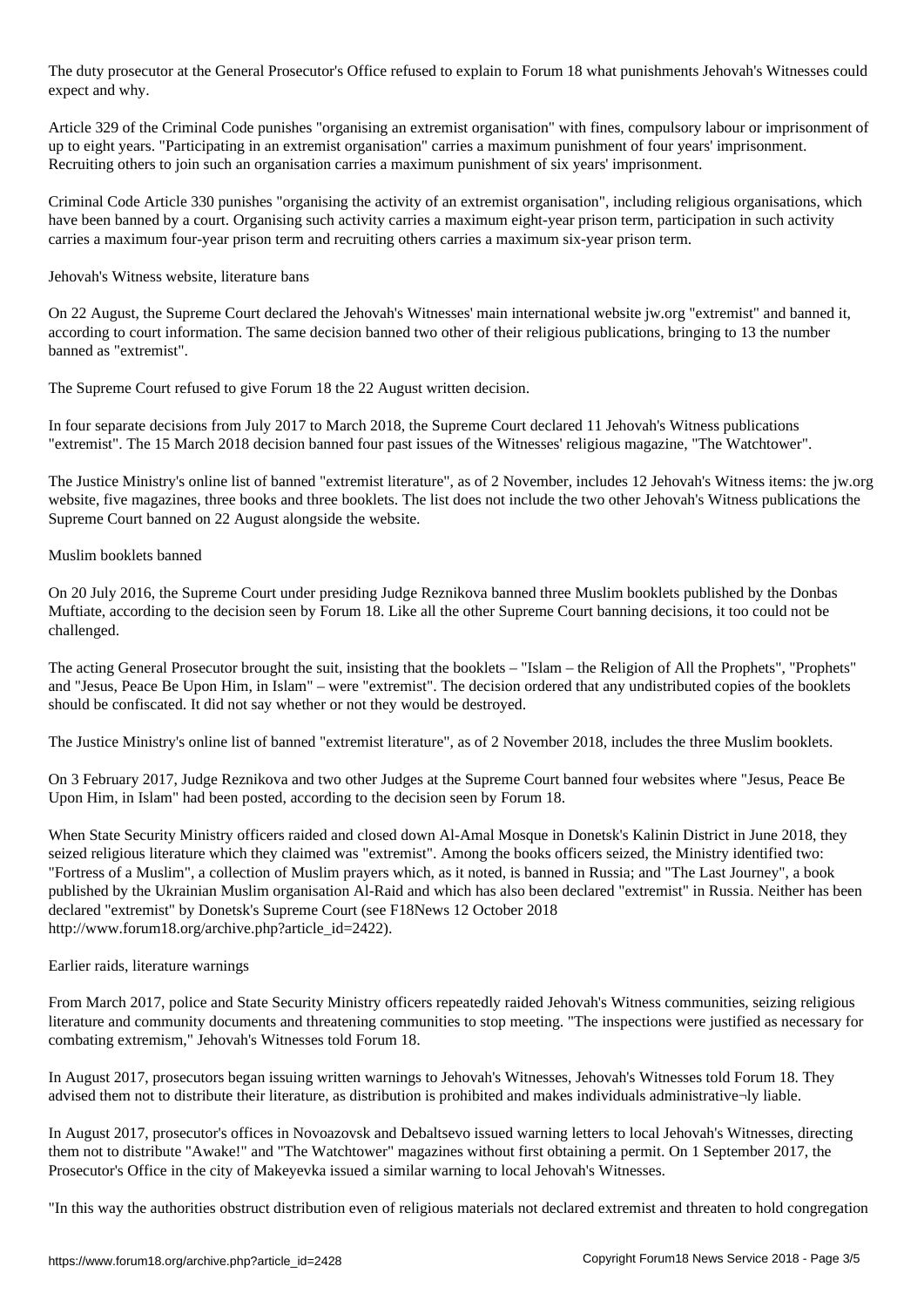## Discriminatory Religion Law

The rebels' People's Council adopted a Religion Law on 24 June 2016. Article 3 included a ban on "the creation of sects or the spreading of sectarianism", concepts that the Law does not define.

The Law does not explicitly ban exercising freedom of religion or belief without official permission. However, in outlining procedures for gaining state permission it presumes that such permission is required.

Article 7 requires a "religious group" to notify the local administration of its existence and where it meets, give full details of the leader and every member (including full name and address) and to be placed on a register. The local administration can reject the group's notification, preventing it from functioning. A "religious group" has no legal status.

Article 8 requires a "religious organisation" to have 50 (or 10 in Article 9) adult members for a local organisation or 10 local organisations for a "centralised" religious organisation.

Article 21 appears to allow only centralised religious organisations to maintain international links, organise pilgrimages abroad and invite foreign clergy and preachers.

Unlike all other religious communities, Article 31 grants "legalisation" as centralised religious organisations to the two Ukrainian Orthodox Church Moscow Patriarchate dioceses at least partly in rebel-held territory, those of Donetsk and Horlovka. The Law does not explain why Moscow Patriarchate communities are treated differently from other communities.

On 13 April 2018, the People's Council adopted an amendment to the Religion Law requiring all non-Moscow Patriarchate organisations to re-register by 1 March 2019. The amendment specifically banned religious organisations from functioning if they failed to get re-registration by the deadline.

Baptists elsewhere in Ukraine expressed concern about their fellow church members in rebel-held areas. "At present, no Protestant religious organisation is known to have got registration," they told Forum 18. "The list of required documents and the conditions for submitting them change constantly."

Baptists added that the leaders of religious organisations seeking registration "must not have links with Ukraine and must be loyal to the local authorities".

No non-Moscow Patriarchate communities have legal status

An official of the Justice Ministry Department for Work with Non-Commercial Organisations in Donetsk said that the Culture Ministry takes all decisions on whether or not to register a religious community. "They take the decision and send it to us," he told Forum 18 on 2 November. "So far the Culture Ministry have not sent us any decisions." He confirmed that only the two Moscow Patriarchate dioceses currently have legal status.

Sergei Gavrish, the head of the Religion and Nationalities Department at the Culture Ministry in Donetsk, told Forum 18 on 11 October that some religious communities have lodged registration applications and "some are being processed". He refused to say who they were from or how many there were. He stressed that communities have until 1 March 2019 to submit their applications.

Asked whether his Ministry would reject applications from any religious communities, Gavrish responded: "There are no limitations. Kyiv Patriarchate, Greek Catholics, Hare Krishna – we're ready to receive their applications." Gavrish repeatedly refused to say if religious communities are allowed to meet if they do not have official permission.

Representatives of a wide range of religious communities of different faiths based outside rebel-held areas of Donetsk Region declined to discuss with Forum 18 the situation for their communities. (END)

Reports on freedom of thought, conscience and belief in Donbas can be found at http://www.forum18.org/Archive.php?query=&religion=all&country=87.

Follow us on Twitter @Forum\_18 (http://twitter.com/forum\_18)

Follow us on Facebook @Forum18NewsService (http://www.facebook.com/Forum18NewsService)

All Forum 18 text may be referred to, quoted from, or republished in full, if Forum 18 is credited as the source.

All photographs that are not Forum 18's copyright are attributed to the copyright owner. If you reuse any photographs from Forum